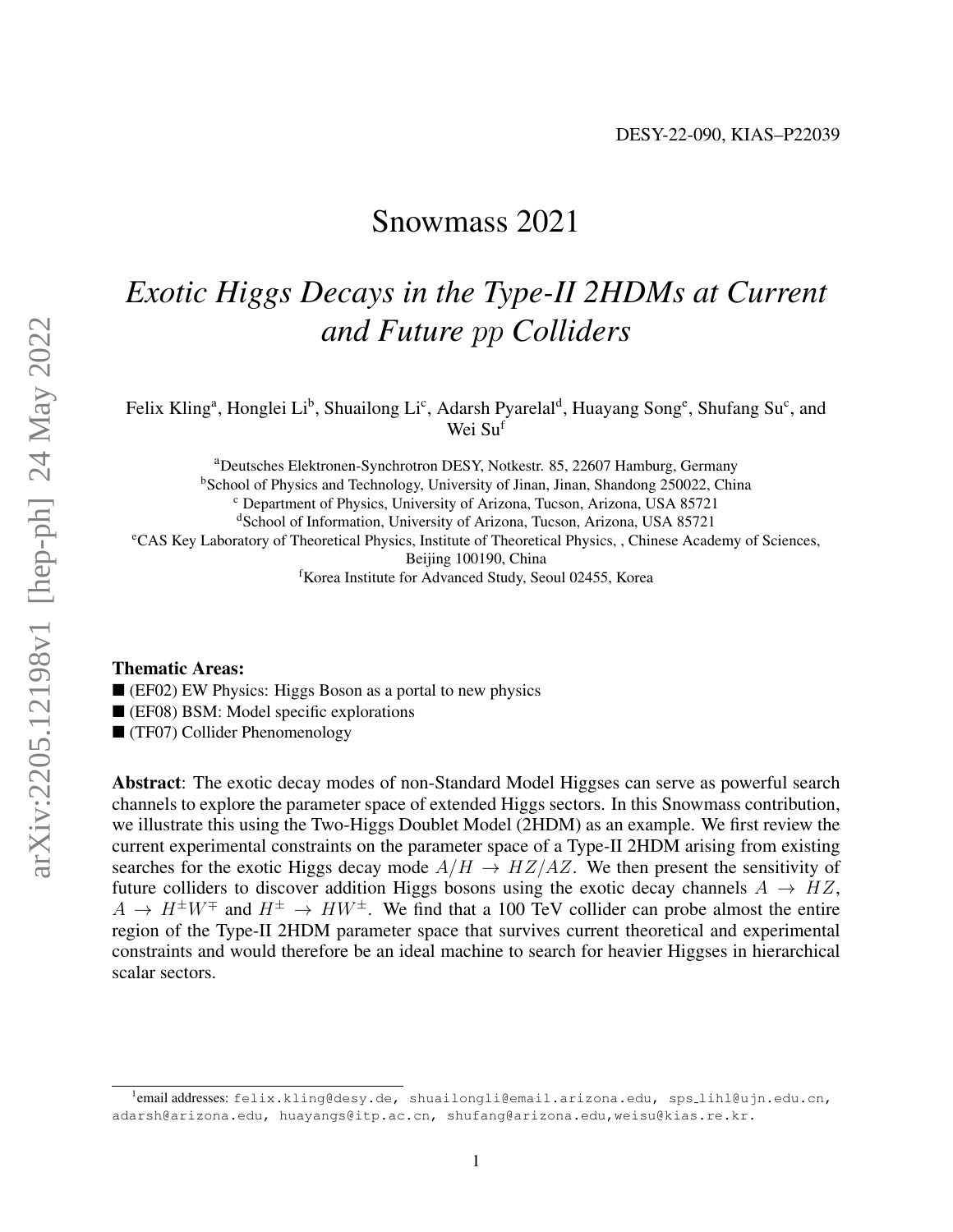#### 1 Introduction

After the discovery of a light Standard Model (SM)-like Higgs boson at the LHC [\[1,](#page-4-0) [2\]](#page-4-1), the search for Higgs 'siblings' has become even more pressing. Two-Higgs-Doublet Models (2HDMs) [\[3\]](#page-4-2) comprise a well-motivated class of extensions to the SM Higgs sector. In addition to the SM-like Higgs, these models contain another CP-even Higgs H, one CP-odd Higgs A, and a pair of charged Higgses  $H^{\pm}$ .

Conventional searches for non-SM Higgses mainly focus on modes where they decay into pairs of SM particles. While these modes have been proven to be effective in the discovery of the SM-like Higgs, they suffer from the following limitations when it comes to searches for non-SM heavy Higgses: (1) the couplings of  $A$  and  $H$  to the SM gauge bosons are suppressed since the current SM-like Higgs coupling measurements constrain the parameter region of 2HDMs to be close to the alignment limit, (2) the decay channels to pair of quarks have limited sensitivity due to large QCD backgrounds or non-trivial interference effects, and (3) the decay channels to pair of leptons are usually suppressed except in certain limited regions of parameter space.

In the most general 2HDM, a *hierarchical* spectrum – that is, one whose states are sufficiently wellseparated in mass, is still possible under both experimental and theoretical constraints [\[4\]](#page-4-3). Additional exotic decay channels with the decay of a heavy Higgs to a lighter Higgs and a SM gauge boson, or a heavy Higgs into two lighter Higgses become kinematically accessible. Once these modes open up, they typically become dominant in large regions of parameter space, thus reducing the branching fractions of the conventional decay modes and relaxing the experimental limits based on them. More importantly, these exotic decay channels can serve as new discovery modes for the non-SM heavy Higgses. Detailed collider studies of various exotic decay modes and their reach at current and future pp colldiers can be found in Refs. [\[4,](#page-4-3) [5,](#page-4-4) [6,](#page-4-5) [7,](#page-4-6) [6,](#page-4-5) [8,](#page-4-7) [9,](#page-4-8) [10,](#page-4-9) [11,](#page-4-10) [12,](#page-4-11) [13\]](#page-4-12). In this Snowmass whitepaper, we summarize the main results of those previous studies.

#### 2 Hierarchical Two Higgs Doublet Models and Exotic Higgs Decays

The Higgs sector of the 2HDM consists of two  $SU(2)_L$  scalar doublets  $\Phi_i$  ( $i = 1, 2$ ) with hyper-charge  $Y = 1/2$ . After electroweak symmetry breaking, the neutral components  $\Phi_{1,2}$  acquire vacuum expectation values of  $v_{1,2}$ . For convenience, we parameterize the 2HDM by the physical Higgs masses  $(m_h, m_H, m_A)$ and  $m_{H^{\pm}}$ ), the mixing angle between the two CP-even Higgses ( $\alpha$ ), the ratio of the two vacuum expectation values  $(t_\beta = v_2/v_1)$  and the  $\mathcal{Z}_2$  symmetry breaking parameter  $m_{12}^2$ . In the following, we will identify h as the SM-like 125 GeV Higgs, and the *alignment limit* is therefore  $c_{\beta-\alpha} = 0$ . In our study, we focused on the Type-II 2HDM, in which  $\Phi_1$  couples to the charged leptons and down-type quarks and  $\Phi_2$  couples to the up-type quarks.

Given the theoretical and current experimental constraints on the parameter space of the Type-II 2HDM, we follow Ref. [\[6\]](#page-4-5) and adopt two benchmark planes for collider studies on these exotic decay channels:

- BP-A corresponding to the mass ordering  $m_A > m_H = m_{H^{\pm}}$ , permitting the exotic Higgs decay channels  $A \to HZ \to (bb/\tau \tau/tt)\ell\ell$  and  $A \to H^{\pm}W^{\mp} \to tb\ell\nu$ .
- BP-B corresponding to the mass ordering  $m_A = m_{H^{\pm}} > m_H$ , permitting the exotic Higgs decay channels  $A \to HZ \to (bb/\tau \tau/tt)\ell\ell$  and  $H^{\pm} \to HW^{\pm} \to (\tau \tau/tt)W^{\pm}$ .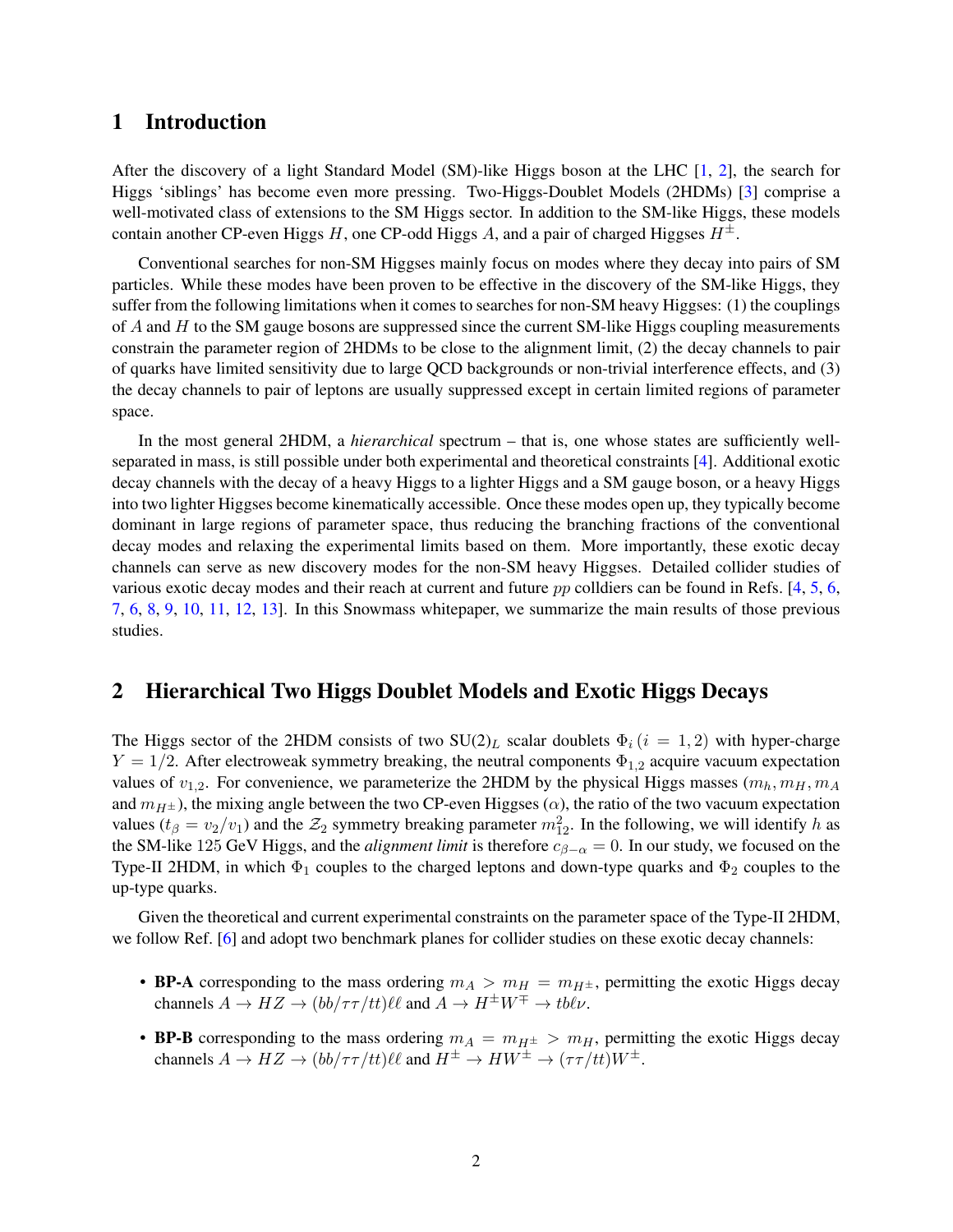### 3 Current Constraints from the LHC

Both ATLAS and CMS have already performed analyses looking for the most promising final states of the exotic decay channels of  $A/H \to HZ/AZ \to (bb/\tau\tau)\ell\ell$  [\[14,](#page-5-0) [15,](#page-5-1) [16\]](#page-5-2). We re-interpret the experimental results and show the limits on the 2HDM parameter space [\[7\]](#page-4-6). In the left panel of Fig. [1,](#page-2-0) we show the constraint from the  $A/H \to HZ/AZ$  channel for the Type-II 2HDM in the alignment limit ( $c_{\beta-\alpha} = 0$ ) for various  $t_\beta$  value. While at low  $t_\beta = 1.5$ , the 13 TeV searches exclude parent particle masses up to 800 GeV for a daughter particle mass between 80 and 350 GeV. At large  $t_\beta$ , the Type-II 2HDM has an enhanced reach due to the  $t_\beta$  enhancement of bottom (and  $\tau$ ) Yukawa couplings.



<span id="page-2-0"></span>Figure 1: Constraints excluded at 95% C.L. by the  $A/H \to HZ/AZ$  search in the alignment limit,  $c_{\beta-\alpha} =$ 0, on the Type-II 2HDM in  $m_A$  vs.  $m_H$  plane for different values of  $t_\beta$  (left panel), and global constraints at 95% C.L. for  $c_{\beta-\alpha} = 0$  and  $t_{\beta} = 1.5$  from LHC searches for different experimental search channels (right panel) [\[7\]](#page-4-6).

In the right panel, we combine the search limits from  $A/H \to HZ/AZ$  for  $t_\beta = 1.5$  with constraints obtained from other search channels under the alignment limit. The combination of all channels covers the majority of the region where one of the Higgs masses is below the di-top threshold,  $m_{A,H} < 2m_t$ . The gap region between the measurements of the Higgs width,  $\Gamma_h$ , and conventional final state searches,  $A/H \to \gamma \gamma/\tau \tau$  is mostly covered by the exotic Higgs decay modes  $A/H \to HZ/AZ$ , which have unique sensitivity to the alignment limit region.

#### 4 Exotic Higgs Decays at Future Colliders

A future pp collider, like the Future Circular Collider (FCC) at CERN [\[17,](#page-5-3) [18\]](#page-5-4) or the Super proton-proton Collider (SppC) in China [\[19\]](#page-5-5), with a center of mass energy around 100 TeV, would be an ideal machine to study heavy non-SM Higgses. At such a machine, top quarks produced in heavy particle decays will be highly boosted, resulting in fat jets that can be effectively identified using top-tagging techniques and distinguished them from the large SM backgrounds that typically pose a challenge at the LHC.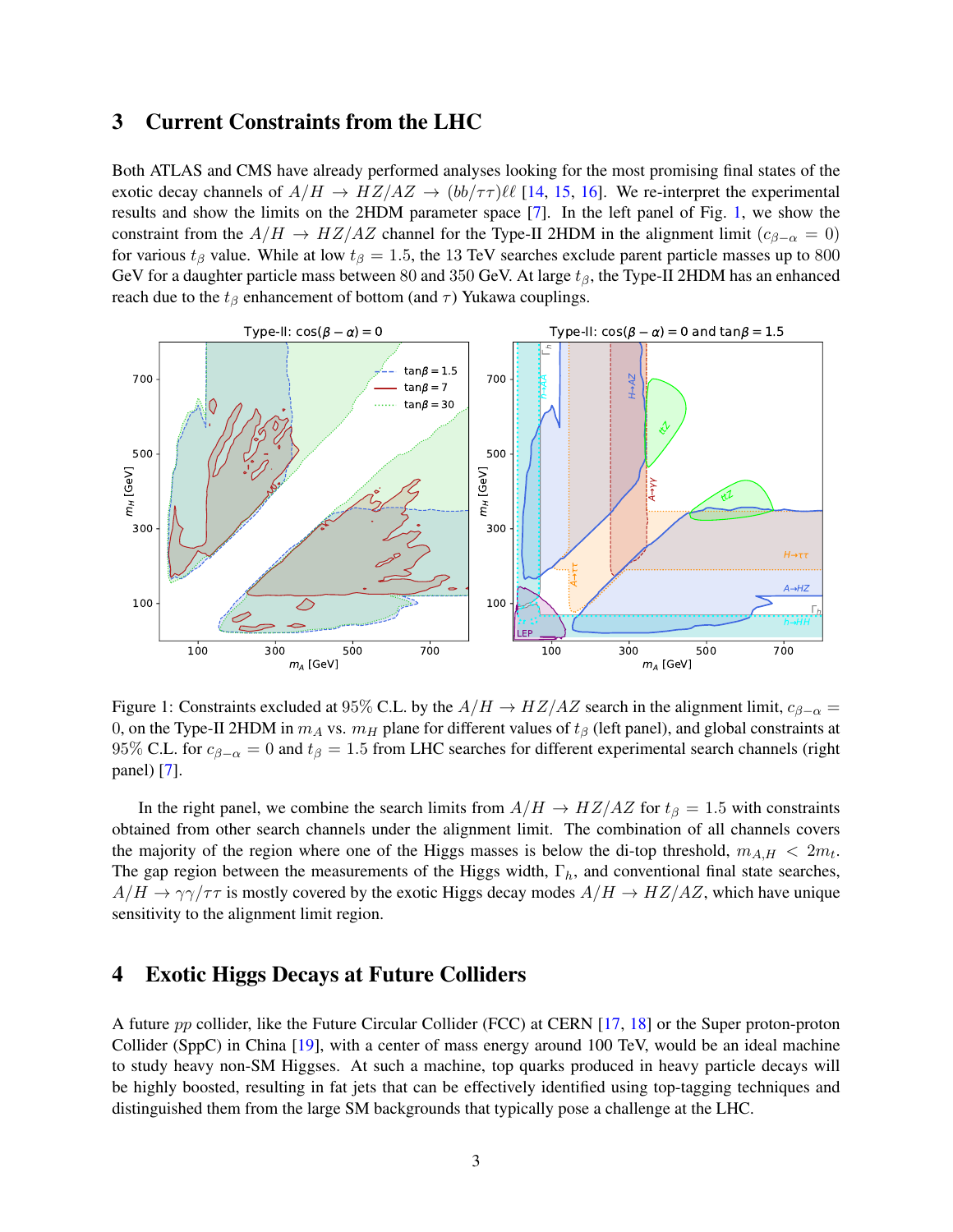We perform a detailed collider analysis to obtain the 95% C.L. exclusion limits as well as  $5\sigma$  discovery reach at a future 100 TeV hadron collider for benchmark planes BP-A and BP-B by using state-of-the-art machine learning and top-tagging techniques [\[4,](#page-4-3) [5\]](#page-4-4). In Fig. [2,](#page-3-0) we present the exclusion and discovery reaches in the  $\Delta m = m_A - m_H$  versus  $m_A$  plane for **BP-A** (left panel) and **BP-B** (right panel) with  $t_\beta = 1.5$ . The choice of the value of  $t_\beta$  is representative of the interesting low tan  $\beta$  region, which is particularly hard to constrain using the conventional search channels such as  $A/H \to \tau\tau$  and  $H^{\pm} \to \tau\nu$  which are expected to provide the best sensitivity at higher values of  $t_\beta$ .



<span id="page-3-0"></span>Figure 2: Reach for the exotic Higgs decay channels at the LHC, HL-LHC and 100 TeV pp collider for **BP-A** (left) with the mass hierarchy  $m_H = m_{H^{\pm}} < m_A$  and **BP-B** (right) with the mass hierarchy  $m_H <$  $m_{H\pm} = m_A$  [\[4,](#page-4-3) [5\]](#page-4-4). The dashed and solid curves indicate the 5 $\sigma$  discovery and 95% C.L. exclusion region, respectively.

We find that the highest sensitivity at low values of  $m_A$  is provided by the  $A \to HZ \to \tau \tau \ell \ell$  channel (blue for the LHC, cyan for the HL-LHC, and green for the FCC). Once the  $H \to tt$  channel is kinematically accessible, the decay channel  $A \rightarrow HZ \rightarrow tt\ell\ell$  (magenta) becomes powerful to search for larger Higgs masses  $m_A$  at a 100 TeV hadron collider. **BP-A** also permits the additional exotic Higgs decay channel  $A \rightarrow$  $H^{\pm}W$  (orange), and **BP-B** provides the exotic decays of a charged Higgs  $H^{\pm} \to HW^{\pm} \to (\tau \tau/tt)W^{\pm}$ (yellow and red). All these channels are reachable at a 100 TeV collider and complement each other nicely. Combining the aforementioned exotic decay channels, we find that almost the entire parameter space in which the exotic decay branching fraction is more than  $\sim 20\%$  can be probed. We also note that the decay channels to  $t\bar{t}$  are quite effective for heavy scalars in the small tan  $\beta$  region and complementary to the traditional  $bb/\tau\tau$  search states.

#### 5 Summary

While most searches for additional Higgs bosons have focused on conventional decay channels, we showed that, in general 2HDMs with a hierarchical mass spectrum, exotic Higgs decay channels are possible and can significantly reduce the sensitivity of the conventional decay searches once kinematically accessible.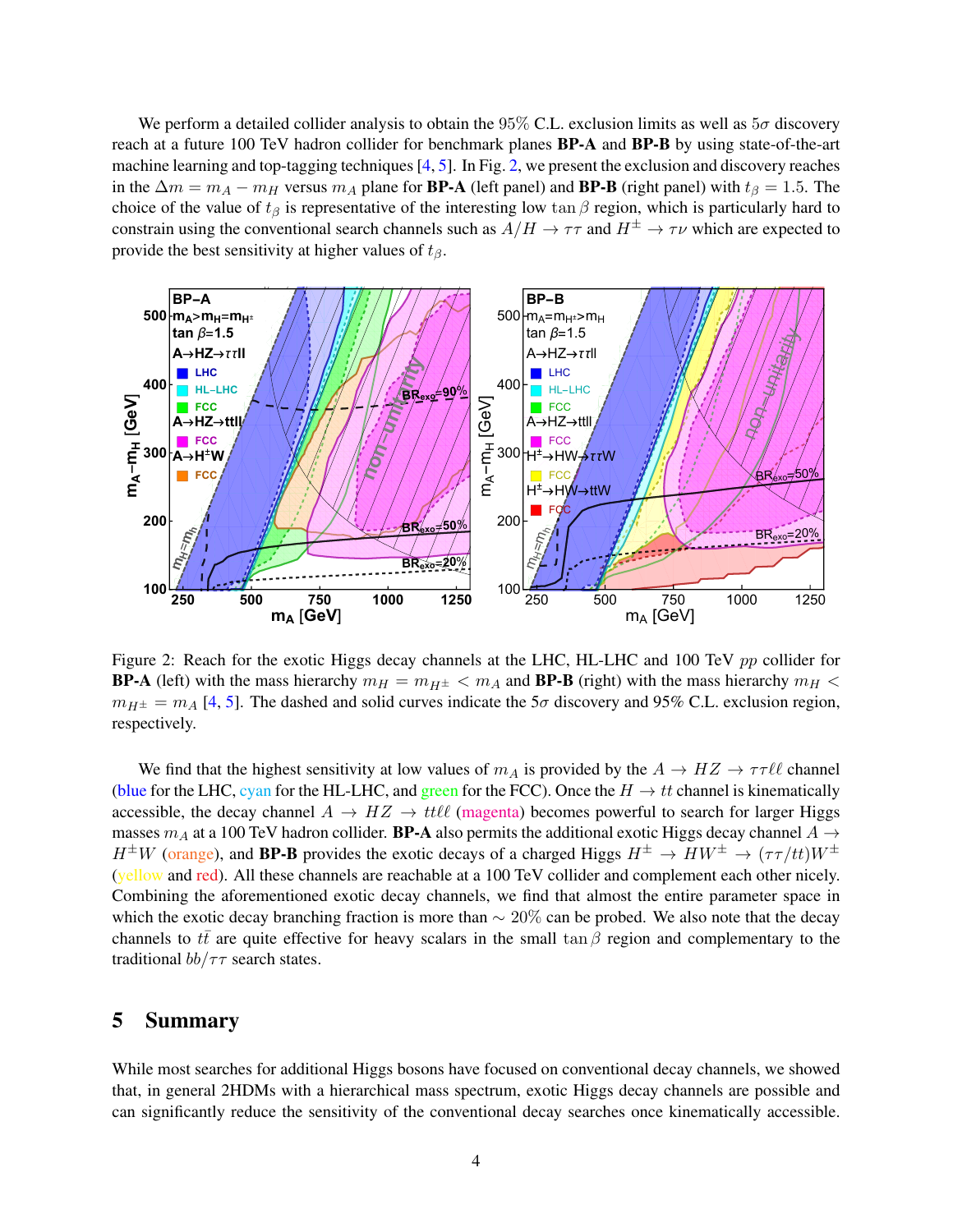Furthermore, they serve an alternative discovery channels for the non-SM heavy Higgses. We summarized the current experimental direct search limits on the parameter space of the Type-II 2HDM, in particular, including the exotic Higgs decay mode of  $A/H \to HZ/AZ \to (bb/\tau\tau)\ell\ell$ . We also performed a multivariate analysis for the collider reach of various exotic Higgs decay channels at a 100 TeV pp collider. These channels show significant sensitivities at future colliders. They are not only complementary to the conventional searches, but also complementary to each other. Combining all these search channels, almost the entire parameter space in hierarchical Type-II 2HDMs (i.e, with mass splittings  $m_A - m_H \gtrsim 150$  GeV) can be explored at a future 100 TeV hadron collider.

#### References

- <span id="page-4-0"></span>[1] ATLAS Collaboration, G. Aad et al., *Observation of a new particle in the search for the Standard Model Higgs boson with the ATLAS detector at the LHC*, *Phys. Lett.* B716 (2012) 1–29, [[arXiv:1207.7214](http://arxiv.org/abs/1207.7214)].
- <span id="page-4-1"></span>[2] CMS Collaboration, S. Chatrchyan et al., *Observation of a new boson at a mass of 125 GeV with the CMS experiment at the LHC*, *Phys. Lett.* B716 (2012) 30–61, [[arXiv:1207.7235](http://arxiv.org/abs/1207.7235)].
- <span id="page-4-2"></span>[3] G. C. Branco, P. M. Ferreira, L. Lavoura, M. N. Rebelo, M. Sher, and J. P. Silva, *Theory and phenomenology of two-Higgs-doublet models*, *Phys. Rept.* 516 (2012) 1–102, [[arXiv:1106.0034](http://arxiv.org/abs/1106.0034)].
- <span id="page-4-3"></span>[4] F. Kling, H. Li, A. Pyarelal, H. Song, and S. Su, *Exotic Higgs Decays in Type-II 2HDMs at the LHC and Future 100 TeV Hadron Colliders*, *JHEP* 06 (2019) 031, [[arXiv:1812.01633](http://arxiv.org/abs/1812.01633)].
- <span id="page-4-4"></span>[5] S. Li, H. Song, and S. Su, *Probing Exotic Charged Higgs Decays in the Type-II 2HDM through Top Rich Signal at a Future 100 TeV pp Collider*, [arXiv:2005.00576](http://arxiv.org/abs/2005.00576).
- <span id="page-4-5"></span>[6] F. Kling, J. M. No, and S. Su, *Anatomy of Exotic Higgs Decays in 2HDM*, *JHEP* 09 (2016) 093, [[arXiv:1604.01406](http://arxiv.org/abs/1604.01406)].
- <span id="page-4-6"></span>[7] F. Kling, S. Su, and W. Su, *2HDM Neutral Scalars under the LHC*, *JHEP* 06 (2020) 163, [[arXiv:2004.04172](http://arxiv.org/abs/2004.04172)].
- <span id="page-4-7"></span>[8] F. Kling, A. Pyarelal, and S. Su, *Light Charged Higgs Bosons to AW/HW via Top Decay*, *JHEP* 11 (2015) 051, [[arXiv:1504.06624](http://arxiv.org/abs/1504.06624)].
- <span id="page-4-8"></span>[9] T. Li and S. Su, *Exotic Higgs Decay via Charged Higgs*, *JHEP* 11 (2015) 068, [[arXiv:1504.04381](http://arxiv.org/abs/1504.04381)].
- <span id="page-4-9"></span>[10] B. Coleppa, F. Kling, and S. Su, *Charged Higgs search via* AW±/HW<sup>±</sup> *channel*, *JHEP* 12 (2014) 148, [[arXiv:1408.4119](http://arxiv.org/abs/1408.4119)].
- <span id="page-4-10"></span>[11] B. Coleppa, F. Kling, and S. Su, *Exotic Decays Of A Heavy Neutral Higgs Through HZ/AZ Channel*, *JHEP* 09 (2014) 161, [[arXiv:1404.1922](http://arxiv.org/abs/1404.1922)].
- <span id="page-4-11"></span>[12] B. Coleppa, F. Kling, and S. Su, *Exotic Higgs Decay via AZ/HZ Channel: a Snowmass Whitepaper*, [arXiv:1308.6201](http://arxiv.org/abs/1308.6201).
- <span id="page-4-12"></span>[13] J. Hajer, A. Ismail, F. Kling, Y.-Y. Li, T. Liu, and S. Su, *Searches for non-SM heavy Higgses at a 100 TeV pp collider*, *Int. J. Mod. Phys. A* 30 (2015), no. 23 1544005.